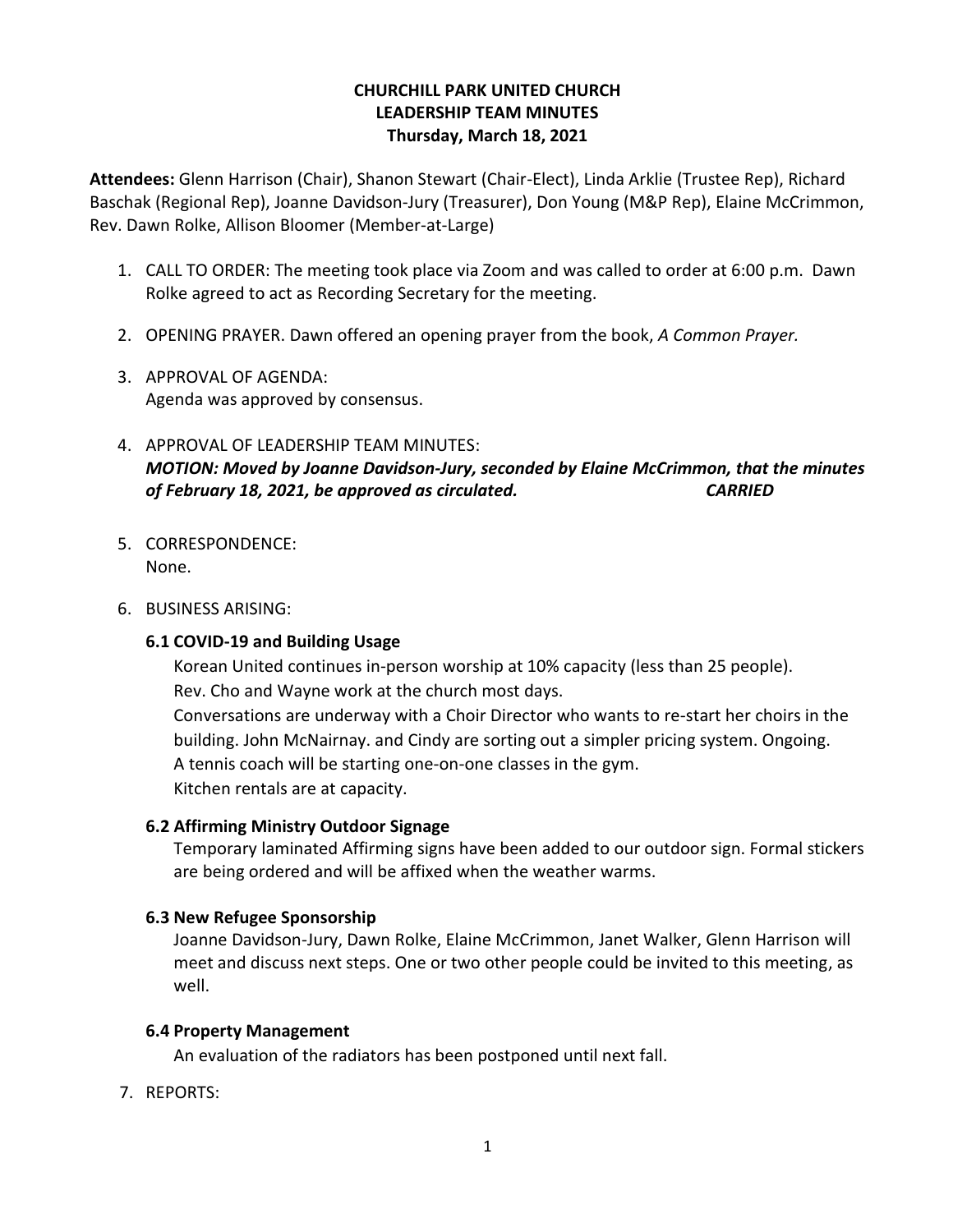### **7.1 Treasurer's Report** *(Joanne Davidson-Jury)*

-No printed budget update was provided at the meeting as the 2021 budget is awaiting approval at the Annual Meeting;

-The 2020 Reviewed Financial statements and Registered Charity return were finalized with the reviewer and printed;

-The financial section of the UCC Statistical Yearbook and the CRA-required form (PD27) for the federal Temporary Wage Subsidy were completed and submitted;

-Petty Cash has been reduced to \$300 as approved last meeting, and will be maintained at Cindy's home until pandemic building restrictions are lifted;

-As part of the continuing trend to paperless transactions during the pandemic, two new online transactions have been added to CPUC's Operating Account: payment of the quarterly water bill and the monthly M&S remittances (other pre-authorized debits include Visa, Hydro, Shaw, UCC Protect Insurance, and UCC Denominational Assessment);

-Steps have been initiated to add Dawn as a signer on CPUC's Visa account with Cindy, within the existing approved \$5000 maximum.

-Re: Annual Reviewer costs. Dawn called Judy Hare. Judy does not know what is normal for these costs. She suggests that we call other congregations for this information.

# **7.2. Trustee's Report** *(Linda Arklie)*

- the insurance premium for 2021 is \$9,508.00 with a \$2,500.00 deductible except for flood. The deductible was reduced from \$50,000 to \$2,500 by the Group Fund Program. We are enquiring what the premium would be if the deductible was at \$5,000.00. Also, the Korean's asked if the premium would be lower if they were included in CPUC's insurance. We have not received an answer on that question as yet.

# **7.3 Ministry and Personnel Committee Report** (Don Young)

Staff contracts have been signed and distributed to staff. Signed documents will be kept in church safe.

# **7.4 Messy Church Report** *(Shanon Stewart)*

Worship leaders, and two or three participants attended the Feb 26 Messy Church, but no children. Through discussion, LT decided not to host another Virtual Messy Church for now. We will continue to seek ways to engage the Messy Church family as the pandemic wears on. Something outdoors may be possible as the weather warms.

# **7.5 Minister's Report** *(Dawn Rolke)*

 Worship numbers and Mid-Week Zoom numbers have been down a bit, but nothing concerning. Zoom Choir group going very well. Dawn continues her weekly routine of Zoom meetings: Music Meeting and Staff Meeting, Mid-Week and Choir meetings, plus others that arise. Also: visits with folks through calls, emails, zoom calls and brief outdoor encounters.

# **7.6 2021 Annual Meeting**

 Linda Arklie will be Recording Secretary. June Drummond will offer Staff Appreciations. Allison Bloomer will read In Memoriam.